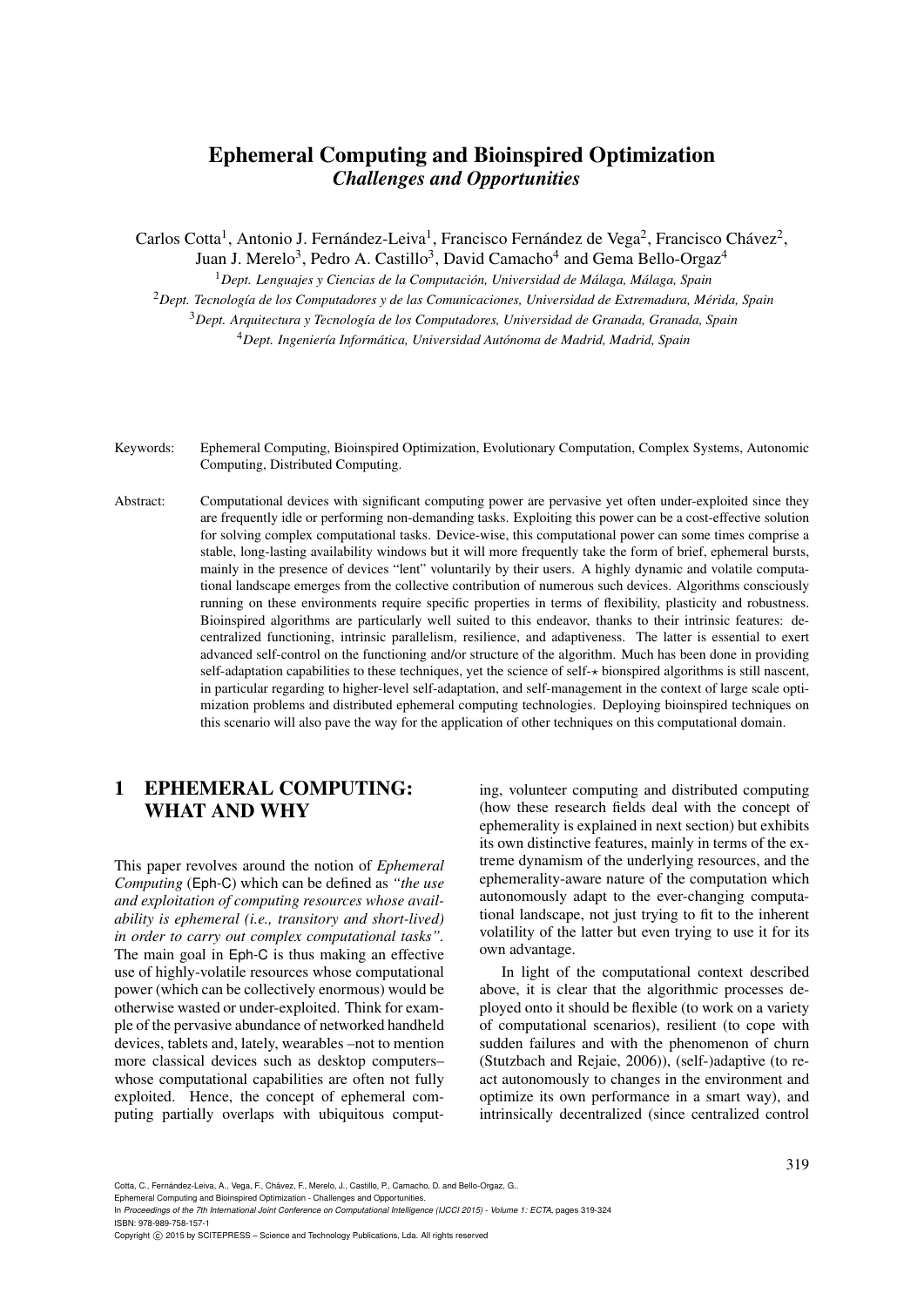strategies cannot consistently comprehend the state of the computational landscape and decisions emerging from them would lag behind the changing conditions of the latter). Some bioinspired algorithms, like the Evolutionary algorithms (EAs) fit nicely into this scenario. However, few works have previously considered the interest of endowing evolutionary algorithms with the capability for coping with transient behaviors in underlaying computer systems. Moreover, in the age when the term Big Data (Lohr, 2012) is present in many initiatives requiring large amount of computational resources for storing, processing, and learning from huge amount of data, new methods and algorithms for properly managing heterogeneous computing resources widely distributed along the world are required. Energy consumption must also be considered from the point of view of both algorithms and hardware resources, given the large differences among large computing infrastructures typically devoted to running massively parallel algorithms when compared to smart devices optimized for reducing battery consumption. It is of the foremost interest to research on the basic features allowing to provide efficient and reliable ephemeral evolutionary services.

### 2 EPHEMERAL COMPUTING IN PERSPECTIVE

According to the Oxford Dictionary, the term *ephemeral* means "lasting for a very short time". It thus encompasses things or events with a transitory nature, with a brief existence. A number of phenomena and resources in computer science are endowed with that feature (e.g. in computing networking, an ephemeral port is a TCP port, for instance, dynamically assigned to a client application for a brief period of time, in contrast with well known ports) (Borella et al., 2000). Ephemeral behaviors can be also observed in the way users collaborate in volunteer networks of computers.

Although ephemeral phenomena naturally arise in several areas such as ubiquitous computing, volunteer computing or traditional research areas like distributed computing, some issues arise when dealing with ephemeral behavior. In cloud computing (Armbrust et al., 2010), for instance, the opposite is usually looked for: *persistence*. Although services are commonly associated with computations among autonomous heterogeneous parties in dynamic environments, exceptions must be handled to take corrective actions. Ephemeral services are thus commonly seen more as a problem than a solution (Huhns and Singh, 2005).

On the other hand, in ubiquitous computing the main goal is to leverage computation everywhere and anywhere, so that computation can occur using any kind of device, in any location, starting and ending at any time and using any format and during any amount of time. The main efforts in this area have been oriented to design and develop the underlying technologies needed to support ubiquitous computing (Lyytinen and Yoo, 2002) (like advanced middleware, operating systems, mobile code, sensors, microprocessors, new I/O and user interfaces, networks or mobile protocols). However, and in the same way it happens with cloud computing, the main target in ubiquitous computing is to allow stable and persistent computation processes perform a complete execution of the programs. When this area handles the concept of ephemeral devices, services or computation, the main solution is to stop the process, or processes, and resume once new devices are ready (Wang et al., 2004). Previous hypothesis and assumptions can be extrapolated to distributed computing, where the concept of ephemeral services can be a problem that could eventually generate a failure in the execution of the process (Sharmin et al., 2005).

As stated before, the main focus of Eph-C is different from the above approaches: rather than trying to build layers onto the network of ephemeral resources in order to "hide" their transient nature and provide the illusion of a virtual stable environment, Eph-C applications are fully aware of the nature of the computational landscape and are specifically built to live (and optimize their performance) in this realm. Note this does not imply the latter have a lower-level vision of the underlying computational substrate, or at least not markedly so. In fact, most low-level features can be abstracted without precluding attaining a more accurate vision of this fluctuating substrate.

To some extent, some of these ephemerality issues are also present in areas such as volunteer computing (VC) (Sarmenta and Hirano, 1999), whereby a dynamic collection of computing devices collaborate in solving a massive computational task, decomposing it into small processing chunks. Most VC approaches follow a centralized master/slave scheme though, and typically deal with resource volatility via redundant computation. A much more decentralized, emergent approach can be found in amorphous computing (Abelson et al., 2000), but that paradigm is more geared towards programmable materials and their use to attack massive simulation problems. Massive problems are also the theme in ultrascale computing, where issues such as scalability, resilience to failures, energy management, and handling of large volume of data are of paramount importance (Kamil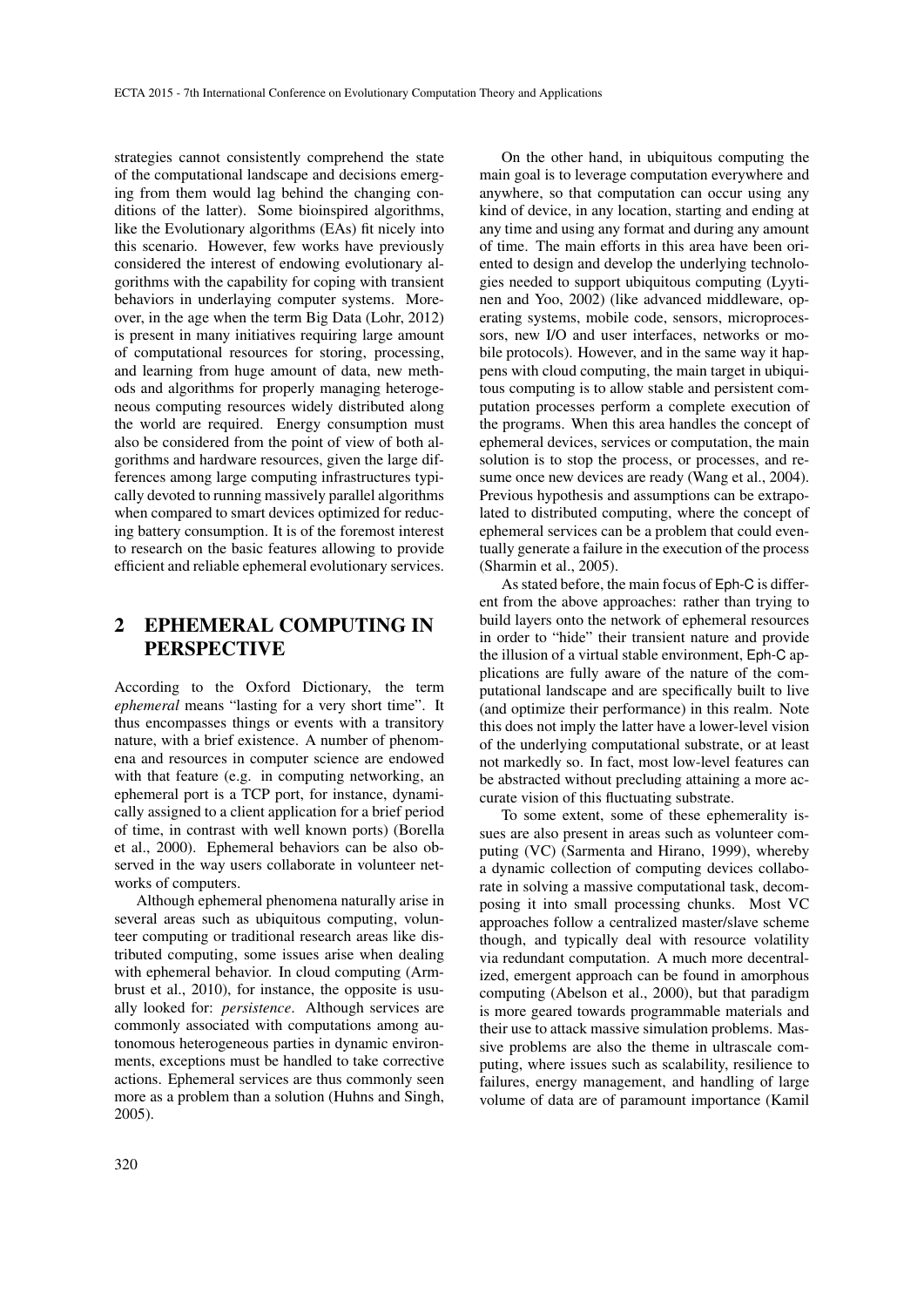et al., 2005; Network for Sustainable Ultrascale Computing, 2014). Note however Eph-C is not necessarily exascale nor it is oriented towards supercomputing.

## 3 BIOINSPIRED ALGORITHMS AND EPHEMERALITY

The term *bioinspired algorithms* usually refers to methods that draw some inspiration from Nature to solve search, optimization or pattern recognition problems. If we focus on optimization problems, the most prominent bioinspired paradigms are evolutionary computation and swarm intelligence. We are particularly interested in these kinds of populationbased search and optimization algorithms, which have a natural path to distributed computing by simply distributing the population among the different computing nodes, the issue being how to do it in an algorithmically efficient and scalable way. Eph-C, besides the obvious fact that the contribution of a node might come and go at any time, adds several other dimensions to the design of algorithms:

- *Inclusion*: all nodes should have a meaningful contribution to the final result, and they should be incorporated to the distributed system in such a way that they do.
- *Asynchrony*: nodes communicate with the others without a fixed schedule due to their different performance.
- *Resilience*: the sudden disappearance of computing nodes must not destabilize the functioning of the algorithm.
- *Emergence*: the nature of the computational environment does not allow a centralized control and requires decentralized, emergent behavior.
- *Self-adaptation*: the algorithm should adapt itself to the changing computational landscape.

This latter issue is particularly important, and encompasses a number of self- $\star$  properties (Babaoglu et al., 2005) the system must exhibit in order to exert advanced control on its own functioning and/or structure, e.g., self-maintaining in proper state, selfhealing externally infringed damage (Frei et al., 2013), self-adapting to different environmental conditions (Nogueras and Cotta, 2015b), and even selfgenerating new functionalities just to cite a few examples, see also (Cotta et al., 2008; Eiben, 2005). Quite interestingly, these properties are frequently intrinsic features of the system, that is, emergent properties of its complex structure, rather than the result of endowing it with a central command. This also implies

there is no need for a central control in the system; every node schedules itself. This decentralization implies a certain fault-tolerance due to the lack of a single point of failure, but it also means resilience must be built into the algorithms present in each node so that their sensitivity to changes in the rest of the system is minimal. This will include measures such as population sizing and the conservation of diversity in each node, as indicated by Cantú-Paz in (Cantú-Paz, 1998) but taken to new meanings in this context. Indeed, models and algorithms have to be designed to be fault-tolerant (Nogueras and Cotta, 2015a) so that inclusion of new nodes will be done in a self-adaptive way, but also in such a way that its disappearance from the network will not have a big impact on performance. In fact, VC systems, which are an early example of Eph-C, have been proved to be fault tolerant to a certain point (González Lombraña et al., 2010), but this fault tolerance will have to be taken into account not just at the implementation level (backing up solutions, for instance) but also at the model and algorithm level, measuring the impact of different churn models (Laredo et al., 2008; Nogueras and Cotta, 2015c).

## 4 EPHEMERAL COMPUTING-BASED APPLICATIONS

This section provides a short revision on some of those bioinspired methods and applications that could be affected by Eph-C characteristics.

#### 4.1 Big Data & Bio-inspired Clustering

The data volume and the multitude of sources have experienced an exponential growing with a new technical and application challenges. The data generation has been estimated as 2.5 quintillion bytes of data per day<sup>1</sup>. This data comes from everywhere: sensors used to gather climate, traffic, air flight information, posts to social media sites (i.e. Twitter or Facebook as popular examples), digital pictures and videos (YouTube users upload 72 hours of new video content per minute<sup>2</sup>), purchase transaction records, or cell phone GPS signals to name a few. The classic methods, algorithms, frameworks or tools for data management have become both, inadequate for

<sup>1</sup>http://www-01.ibm.com/software/data/bigdata/what-is -big-data.html.

 $^{2}$ http://aci.info/2014/07/12/the-data-explosion-in-2014minute-by-minute-infographic/).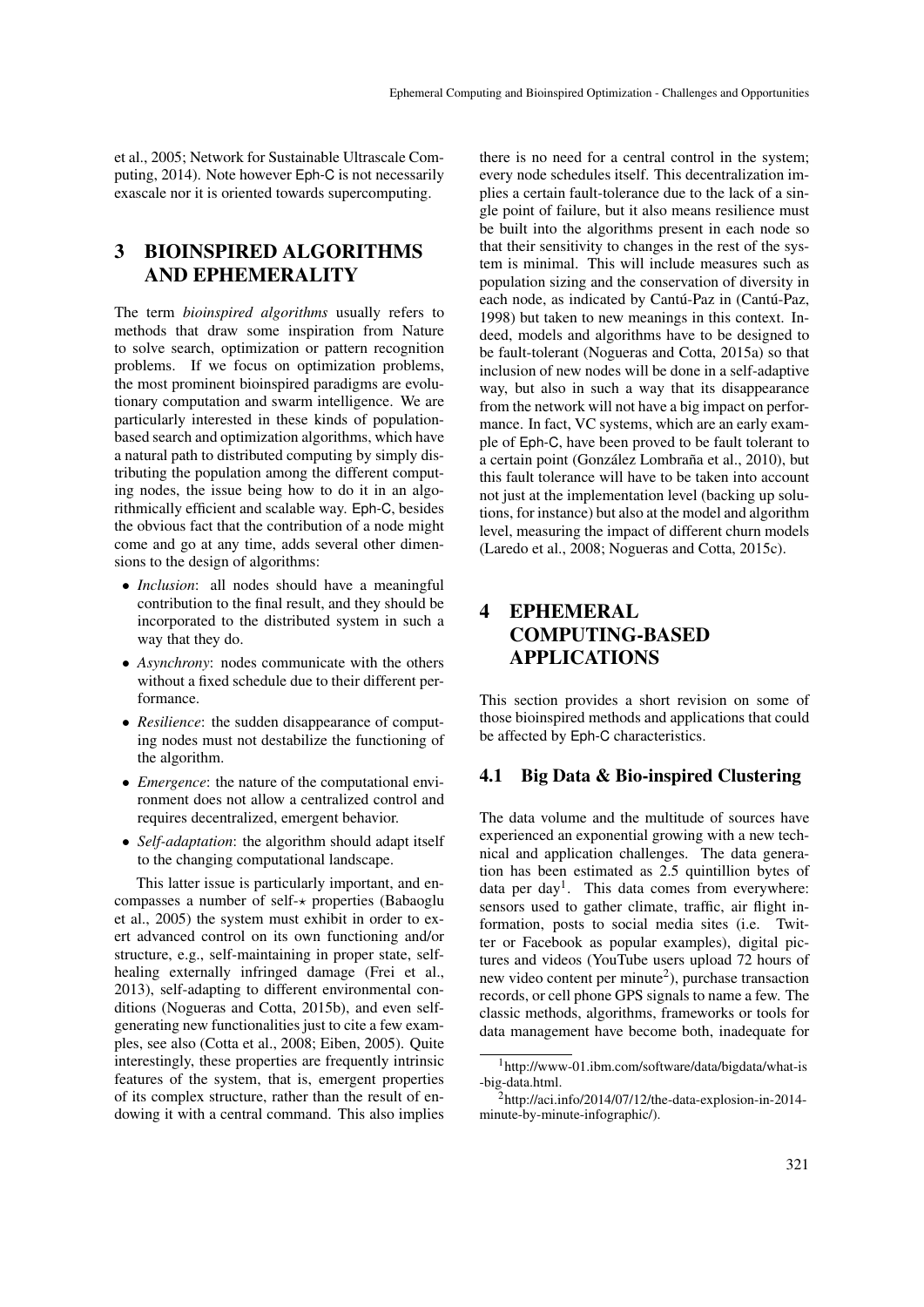processing these amount of data, and unable to offer effective solutions to deal with the data growing. The management, handling and extraction of useful knowledge from these data sources is currently one of the most popular and hot topics in computing research.

In this context, Big Data is a popular phenomenon which aims to provide an alternative to traditional solutions database and data analysis, leading to a revolution not only in terms of technology but also in business. It is not just about storage of and access to data, Big Data solutions aim to analyze data in order to make sense of that data and exploiting its value.

One of the current main challenges in Data Mining related to Big Data problems is to find adequate approaches to analyze massive data online (or data streams). Due classification methods requires from a previous labelling process, these methods need high efforts for real-time analysis. However, due to unsupervised techniques do not need this previous process, clustering becomes a promising field for real-time analysis. Clustering is perhaps one of the most popular approaches used in *unsupervised machine learning* and in Data Mining (Han and Kamber, 2006). It is used to find hidden information or patterns in an unlabelled dataset and has several applications related to biomedicine, marketing (Haider et al., 2012), or image segmentation (Pascual et al., 1999) amongst others. Clustering algorithms provide a large number of methods to search for "blind" patterns in data, some of these approaches are based on Bio-inspired methods such as evolutionary computation (Goldberg, 1989), swarm intelligence (Bonabeau et al., 1999) or neural networks amongst others.

In the last years, and due to the fast growing of a large Big Data-based problems, new challenges are appearing in previous research areas to manage the new features and problems that these type of problems produce. New kinds of algorithms, as *online clustering* or *streaming clustering* are appearing to deal with the main problems related to Big Data domains. When data streams are analyzed, it is important to consider the analysis goal, in order to determine the best type of algorithm to be used. We could divide data stream analysis in two main categories:

- *Offline Analysis*: we consider a portion of data (usually large data) and apply an offline clustering algorithm to analyze this data.
- *Online Analysis*: the data are analyzed in realtime. These kinds of algorithms are constantly receiving new data instances and are not usually able to keep past information. The most relevant limitations of these systems are: the data order matters and can not be modified; the data can not

be stored or re-analyzed during the process; the results of the analysis depend of the time the algorithm has been stopped. The main problem of these algorithms is that they need a specific space to update the information. This reduces the possibilities of the new algorithm.

From our previous experience in different complex and industrial problems in different areas from Social Networks Analysis (Bello-Orgaz et al., 2014; Bello-Orgaz et al., 2012), Project Scheduling, Videogames, Music classification, Unmmaned Systems, or Bioinformatics, we have designed and developed several bioinspired algorithms for clustering or graph-based computing with the aim to handle Big Data-based problems. We can distinguish from two main types of algorithms, those that have combined evolutionary strategies (mainly genetic algorithms) (Menéndez et al., 2014a; Menéndez et al., 2014b) and the second ones which have been designed using swarm intelligence approaches (ant colonies optimization algorithms) (Gonzalez-Pardo and Camacho, 2015).

#### 4.2 Social-based Analysis and Mining

With the large number and fast growing of Social Media systems and applications, Social-based applications for Data Mining, Data Analysis, Big Data computation, Social Mining, etc. has become an important and hot topic for a wide number of research areas. Although there exists a large number of existing systems (e.g., frameworks, libraries or software applications) which have been developed, and currently are used in various domains and applications based on Social Media. The applications and their main technologies used are mainly based on Big Data, Cloud or Grid Computing. The concept of Ephemeral computing has been rarely considered.

Most of the current challenges under study in Social-based analysis and mining are related to the problem of efficient knowledge representation, management and discovery. Areas as Social Network Analysis (SNA), Social Media Analytics (SMA) and Big Data, have as main aims to track, trends discovery or forecasting, so methods and techniques from: Opinion Mining, Sentiment Analysis, Multimedia management or Social Mining are commonly used. For example, when anyone tries to analyze how a Social Network is evolving using a straightforward representation based on a graph, but ignoring the information flow between nodes the information extracted from this analysis will be very limited. Other simple example, based on SNA, is an application that could try to extract behavioral patterns among users connected to a particular social network without tak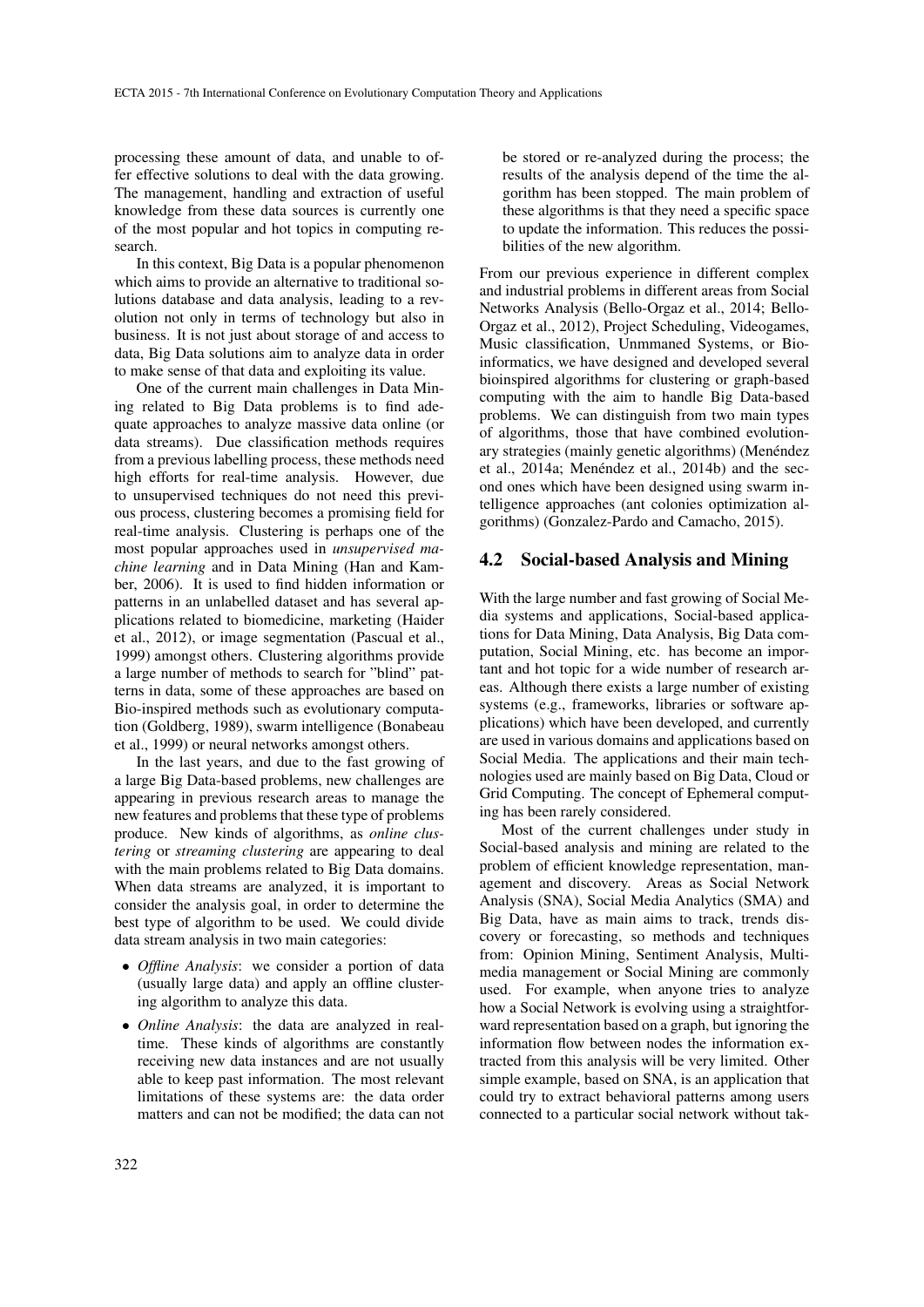ing into account their connections, their strengthens, or how their relationships are evolving through time. Social Big Data analysis, instead, aims to study largescale Web phenomena such as Social Networks from a holistic point of view, i.e., by concurrently taking into account all the socio-technical aspects involved in their dynamic evolution.

Previous domains could be joined into a more general application area named *Social Big Data*. This area, or application domain, comes from the joining efforts of two domains: Social Media and Big Data. Therefore, Social Big Data will be based on the analysis of very-large to huge amount of data, which could belong to several distributed sources, but with a strong focus on Social media. Hence, Social Big Data analysis (Cambria et al., 2013; Manovich, 2011) is inherently interdisciplinary and spans areas such as Data Mining, Machine Learning, Statistics, Graph Mining, Information Retrieval, Linguistics, Natural Language Processing, Semantic Web, Ontologies, or Big Data Computing, amongst others. Their applications can be extended to a wide number of domains such as health and political trending and forecasting, hobbies, e-business, cyber-crime, counter terrorism, timeevolving opinion mining, social network analysis, or human-machine interaction.

Taking into account the nature of Social Big Data sources and the necessary processes and methods that will be required for data processing, the knowledge models, and possibly the analysis and visualization techniques to allow discover meaningful patterns (Kaisler et al., 2013), the potential application of Eph-C features could generate a new kind of algorithms that would be suitably applied in ephemeral environments.

### 5 CONCLUSIONS

Ephemeral computation provides an interesting new, and promising, research area with significant differences when it is compared against other areas as grid computing, or traditional distributed computing. Although Eph-C presents some features close to volunteer computing or amorphous computing, the combination of their main features: *inclusion, asynchrony, resilience, emergence, and self-adaptation*, defines it more precisely.

Therefore, the main focus of Eph-C is different from the above approaches, rather than trying to build layers onto the network of ephemeral resources in order to "hide" their transient nature and provide the illusion of a virtual stable environment, Eph-C applications are fully aware of the nature of the computational landscape and are specifically built to live (and optimize their performance) in this realm.

Related to the application of traditional methods and techniques from Machine Learning to Big Data problems, our previous experience has shown the high performance that bioinspired algorithms can achieve in huge, open and dynamic problems, showing how bioinspired approaches can be used to improve the performance of unsupervised approaches. In the near future, and taking into account the new restrictions and features imposed by Eph-C environments, a new suit of algorithms able to efficiently handle the new challenges in data management and knowledge discovery in large Big Data-based problems will be studied and analyzed.

### ACKNOWLEDGEMENTS

This work is supported by MINECO project EphemeCH (TIN2014-56494-C4-1-P, -2-P, -3-P and -4-P) – Check http://blog.epheme.ch.

### **REFERENCES**

- Abelson, H., Allen, D., Coore, D., Hanson, C., Homsy, G., Knight Jr, T. F., Nagpal, R., Rauch, E., Sussman, G. J., and Weiss, R. (2000). Amorphous computing. *Communications of the ACM*, 43(5):74–82.
- Armbrust, M., Fox, A., Griffith, R., Joseph, A. D., Katz, R., Konwinski, A., Lee, G., Patterson, D., Rabkin, A., Stoica, I., et al. (2010). A view of cloud computing. *Communications of the ACM*, 53(4):50–58.
- Babaoglu, O. et al., editors (2005). *Self-star Properties in Complex Information Systems*, volume 3460 of *Lecture Notes in Computer Science*. Springer, Berlin Heidelberg.
- Bello-Orgaz, G., Menéndez, H., Okazaki, S., and Camacho, D. (2014). Combining social-based data mining techniques to extract collective trends from twitter. *Malaysian Journal of Computer Science*, 27(2).
- Bello-Orgaz, G., Menendez, H. D., and Camacho, D. (2012). Adaptive k-means algorithm for overlapped graph clustering. *International journal of neural systems*, 22(05).
- Bonabeau, E., Dorigo, M., and Theraulaz, G. (1999). *Swarm Intelligence: From Natural to Artificial Systems*. Oxford University Press, Inc., New York, NY, USA.
- Borella, M. S., Grabelsky, D., Nessett, D. M., and Sidhu, I. S. (2000). Method and system for locating network services with distributed network address translation. US Patent 6,055,236.
- Cambria, E., Rajagopal, D., Olsher, D., and Das, D. (2013). Big social data analysis. *Big data computing*, 13:401– 414.